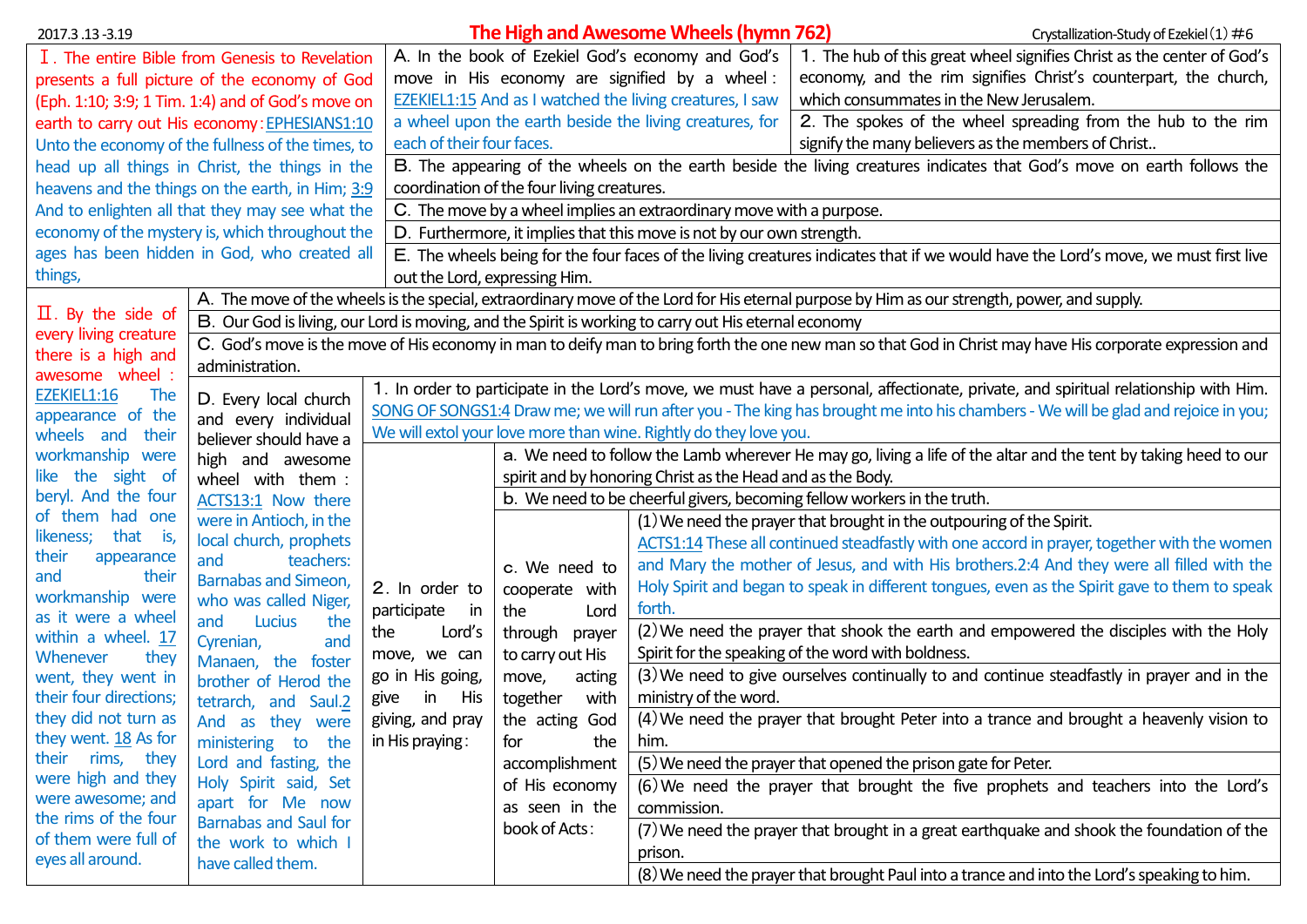|                              | A. Beryl is the appearance of the Lord when He is moving; the wheels having the appearance of beryl indicates that wherever the move of the wheels goes, it |                                                                                                                           |                                                                                                       |                                                                                |  |  |  |  |  |
|------------------------------|-------------------------------------------------------------------------------------------------------------------------------------------------------------|---------------------------------------------------------------------------------------------------------------------------|-------------------------------------------------------------------------------------------------------|--------------------------------------------------------------------------------|--|--|--|--|--|
|                              | brings the appearance of the Lord.                                                                                                                          |                                                                                                                           |                                                                                                       |                                                                                |  |  |  |  |  |
|                              | B. The wheels having the same appearance indicates that the move of the Lord has the same likeness and appearance in every church.                          |                                                                                                                           |                                                                                                       |                                                                                |  |  |  |  |  |
|                              | I CORINTHIANS11:16 But if anyone seems to be contentious, we do not have such a custom of being so, neither the churches of God.14:33 For God is not a      |                                                                                                                           |                                                                                                       |                                                                                |  |  |  |  |  |
|                              |                                                                                                                                                             | God of confusion but of peace. As in ball the churches of the saints,                                                     |                                                                                                       |                                                                                |  |  |  |  |  |
|                              |                                                                                                                                                             | 1. The inner wheel, the Lord as the hub, is the source of power for the moving of the outer wheel, the church as the rim. |                                                                                                       |                                                                                |  |  |  |  |  |
|                              |                                                                                                                                                             |                                                                                                                           |                                                                                                       | a. He did not pray in his feeling, thought, intention, or mood, or in any kind |  |  |  |  |  |
|                              |                                                                                                                                                             | 2. For Elijah to pray in a prayer means that the Lord's                                                                   |                                                                                                       | of motivation, arising from circumstances or situations, to fulfill his own    |  |  |  |  |  |
|                              |                                                                                                                                                             | prayer was within his prayer; this is the wheel within                                                                    |                                                                                                       | purpose.                                                                       |  |  |  |  |  |
| $\mathbf{I}$ . The high and  |                                                                                                                                                             | a wheel: JAMES5:17 Elijah was a man of like feeling                                                                       |                                                                                                       | b. He prayed in the prayer given to him by the Lord for the accomplishing      |  |  |  |  |  |
| wheels<br>awesome            | C. The wheel within                                                                                                                                         | with us, and he earnestly prayed that it would not                                                                        |                                                                                                       | of His will. ROMANS8:26 Moreover, in like manner the Spirit also joins in to   |  |  |  |  |  |
| the<br>being<br>upon         | a wheel shows the                                                                                                                                           | rain; and it did not rain on the earth for three years                                                                    |                                                                                                       | help us in our weakness, for we do not know for what we should pray as is      |  |  |  |  |  |
| earth shows<br>that          | Lord's move in our                                                                                                                                          | and six months.                                                                                                           |                                                                                                       | fitting, but the Spirit Himself intercedes for us with groanings which cannot  |  |  |  |  |  |
| God needs a move             | move:                                                                                                                                                       |                                                                                                                           |                                                                                                       | be uttered.27 But He who searches the hearts knows what the mind of the        |  |  |  |  |  |
| on the earth:                |                                                                                                                                                             |                                                                                                                           |                                                                                                       | Spirit is, because He intercedes for the saints according to God.              |  |  |  |  |  |
| EZEKIEL1:15 And as I         |                                                                                                                                                             |                                                                                                                           |                                                                                                       | a. If our move is genuine, it must be that within our move is the move of      |  |  |  |  |  |
| watched the living           |                                                                                                                                                             | 3. The inner wheel is the motor, the dynamo, the                                                                          |                                                                                                       | the Lord.                                                                      |  |  |  |  |  |
| creatures, I saw a           |                                                                                                                                                             | generator, that causes the wheel to move:                                                                                 |                                                                                                       | b. In the church life the Lord Jesus is the hub-the wheel within the           |  |  |  |  |  |
| the<br>wheel<br>upon         |                                                                                                                                                             | wheel-and we are the rim.                                                                                                 |                                                                                                       |                                                                                |  |  |  |  |  |
| earth beside<br>the          | D. The wheels going in four directions and not turning as they went indicates a move in coordination, without any Turns.                                    |                                                                                                                           |                                                                                                       |                                                                                |  |  |  |  |  |
| living creatures, for        | E. In ourselves we should be small, but the wheel beside us, that is, the move of God's economy with us, should be high and awesome.                        |                                                                                                                           |                                                                                                       |                                                                                |  |  |  |  |  |
| each of their four           |                                                                                                                                                             | F. The high and awesome rims of the wheels being full of eyes indicates that if                                           |                                                                                                       | 1. The more we participate in the move of the Lord, the more we will be        |  |  |  |  |  |
| faces.                       |                                                                                                                                                             | we are one with the Lord in His move, we will have His divine insight, foresight,                                         |                                                                                                       | enlightened.                                                                   |  |  |  |  |  |
| MATTHEW6:10 Your             |                                                                                                                                                             | and revelation: EPHESIANS1:17 That the God of our Lord Jesus Christ, the                                                  |                                                                                                       |                                                                                |  |  |  |  |  |
| kingdom come; Your           |                                                                                                                                                             | Father of glory, may give to you a spirit of wisdom and revelation in the full                                            |                                                                                                       | 2. The more we move, the more we will be able to see.                          |  |  |  |  |  |
| will be done, as in          |                                                                                                                                                             | knowledge of Him,                                                                                                         |                                                                                                       |                                                                                |  |  |  |  |  |
| heaven, so also on<br>earth. | G. The wheels following the living creatures indicates that the move of God's work depends upon our moving; it also indicates that if we move in faith, the |                                                                                                                           |                                                                                                       |                                                                                |  |  |  |  |  |
|                              | Lord will follow our move.                                                                                                                                  |                                                                                                                           |                                                                                                       |                                                                                |  |  |  |  |  |
|                              |                                                                                                                                                             | H. The wheels follow the living creatures, and the creatures                                                              | 1. This indicates that the move of the Lord in our move is in the principle of incarnation.           |                                                                                |  |  |  |  |  |
|                              |                                                                                                                                                             | follow the Spirit, but the Spirit is in the wheels: EZEKIEL1:19                                                           | EZEKIEL1:20 Wherever the Spirit was to go, they went - wherever the Spirit was to go. And             |                                                                                |  |  |  |  |  |
|                              |                                                                                                                                                             | And whenever the living creatures went, the wheels went<br>beside them; and whenever the living creatures were lifted     | the wheels were lifted up alongside them, for the Spirit of the living creature was in the<br>wheels. |                                                                                |  |  |  |  |  |
|                              |                                                                                                                                                             | up above the earth, the wheels were lifted up also. 21                                                                    | 2. This also indicates that we are one with the Lord, and He is one with us.                          |                                                                                |  |  |  |  |  |
|                              |                                                                                                                                                             | Whenever those went, these went; and whenever those                                                                       | 3. The Lord follows us, we follow the Spirit, and the Spirit is in the wheels.                        |                                                                                |  |  |  |  |  |
|                              |                                                                                                                                                             | stood still, these stood still; and whenever those were lifted                                                            |                                                                                                       |                                                                                |  |  |  |  |  |
|                              |                                                                                                                                                             | up above the earth, the wheels were lifted up alongside                                                                   | 4. This is the Lord's move on earth today, and this is the Lord's recovery.                           |                                                                                |  |  |  |  |  |
|                              |                                                                                                                                                             | them; for the Spirit of the living creature was in the wheels.                                                            |                                                                                                       |                                                                                |  |  |  |  |  |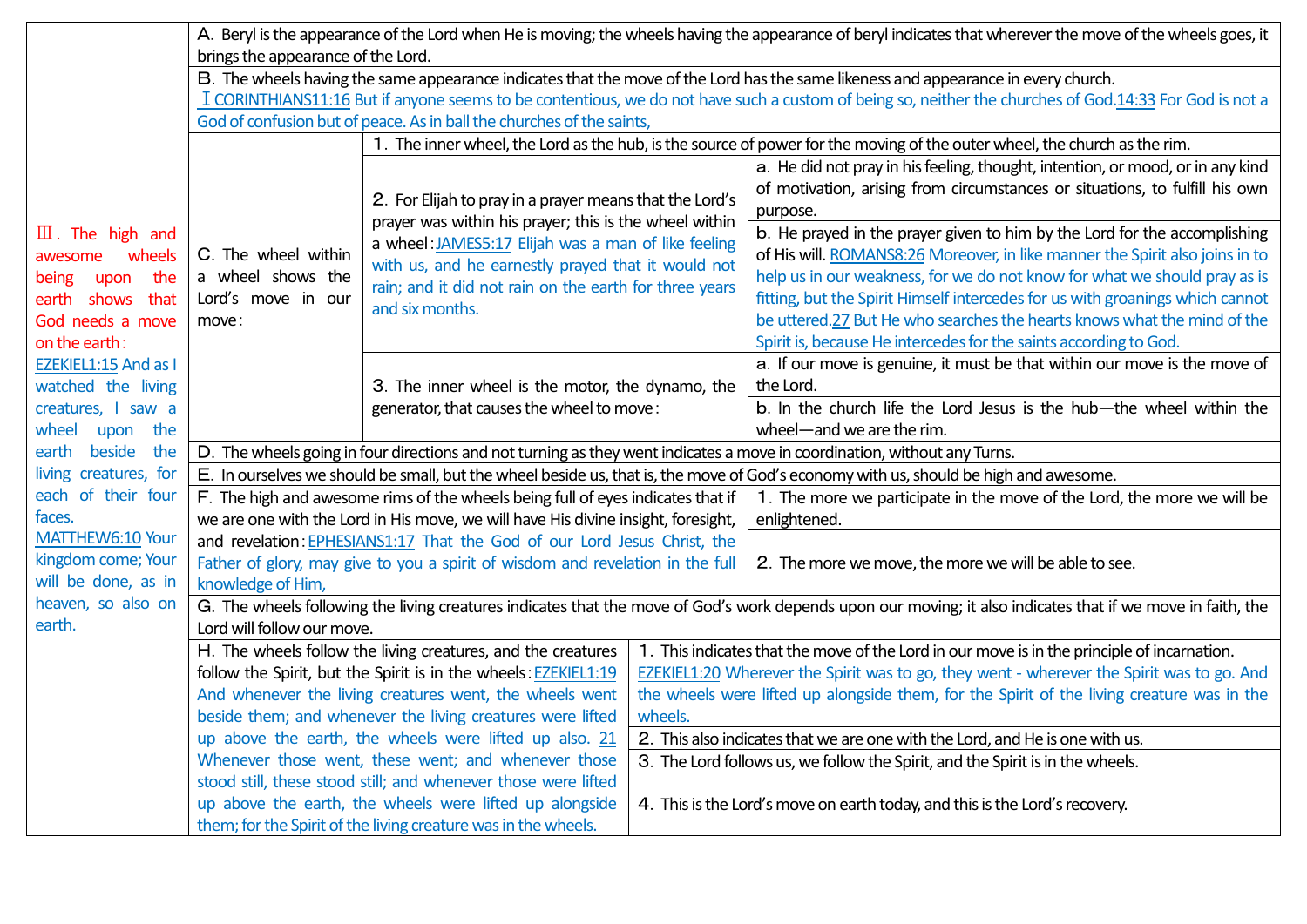#### **Experience**

# ①The high and awesome wheels:

The entire Bible from Genesis to Revelation presents a full picture of the economy of God and of God's move on earth to carry out His economy. In the book of Ezekiel God's economy and God's move in His economy are signified by a wheel. The hub of this great wheel signifies Christ as the center of God's economy, and the rim signifies Christ's counterpart, the church, which consummates in the New Jerusalem. The spokes of the wheel spreading from the hub to the rim signify the many believers as the members of Christ.

## Junior high/high school student model:

God's economy is like a great wheel, with Christ as its hub, church as the rim, and the believers are the spokes. Spend your student life with the aim of building up the church and Christ as your center. If you are a member of the Christ, but you are living a disorganized life without testimony, you cannot become a spoke connecting to Christ who is the hub and the church that is the rim. Your daily life as a believer is extremely important to God's economy. Even if you are still a young member in the church life, you should never hold yourself in contempt.

Dr. Clark, a believer and the founder of Hokkaido University, said "Boys be ambitious in Christ." See the vision of the great wheel as God's economy, make it a lifetime goal and involve yourself in the movements of God's economy. By doing this, your student life will be greatly blessed in the movement of the great wheel of God's economy.

You should never think that "The great wheel of God's economy is too high for me, so it is more realistic and more important to pass the tests and get a good job." God can bless your studies and employment only in the movement of God's economy.

Therefore, pray as follows, "Oh Lord Jesus, I want to be ambitious in Christ. Lord, I need to see the vision of the high and awesome wheel. I will be so blessed if I am in the move of the Lord. Lord, always keep me in Your economy. Amen!"

## ②Wheel movement for the special move of God's economy:

The living creatures have more than one way to move. First, they can move by flying because they have the wings of an eagle. They can also move by walking on the calf's hoofs. These two ways of moving are an ordinary move. But when they need to move in a special way, they move by a wheel. On your job you need to move daily by the eagle's wings and the calf's hoofs. If you move in this you're your co-workers will see that with you there is something powerful. You can suffer things which others cannot suffer and you can endure things which others cannot endure because you have the eagle's wings. They can also realize that in your character and behavior you are honest,

straight, frank, and sincere, having no crookedness. They will see the eagle's wings and the calf's hoofs upon you, and thus they will be convicted by you in their conscience. In addition to this kind of move with you on your job, there should also be another kind of move—an extraordinary move, the move of a wheel. Eventually, because the move of the wheel is with you, some of your co-workers may be gained by the Lord.

### Business life model:

A sister who was a successful career woman in a foreign company got saved in November 2010. The sister was saved by seeing the awesome move of the Lord and the Lord's blessing to the brother who was her superior.

The brother in the Lord with his outstanding achievements in the industry giant was listed in the company's 50th anniversary memorial company history (2010). There were lots of employees who were graduates from universities ranked within number 1 to 10 in the world, such as Harvard University (University of Tokyo at the time was ranked 20th to 30th in the world). Seven successive members of such an excellent company were selected and listed in the company history. All but the brother were American employees. This is something quite unusual, but this happened in the course of a movement of the great wheel. Immediately afterwards, that sister was saved. And the sister went on to serve the Lord immediately after being saved. Hallelujah!

# ③The wheel within the wheel:

Ezekiel 1:16c says, "Their appearance and their workmanship were as it were a wheel within a wheel." It is very significant that the wheels look like a wheel within a wheel. We may apply this matter of a wheel within a wheel to the church life. If the church is proper and is moving, then within the church's moving there will be the move of the Lord. This means that in our move there is the Lord's move. While we are moving, the Lord is moving in our moving. The inner wheel is the source of power for the moving. This means that the inner wheel is the "motor" which causes the wheel to move. If our move is genuine, it must be that within our move is the move of the Lord. In the church life, the Lord Jesus is the hub—the wheel within the wheel—and we are the rim. If the churches do not move with the Lord, they have no way to go on because there is no wheel within the wheel. But when the churches move with the Lord Jesus, He becomes the wheel within the wheel. Nothing can frustrate or stop this kind of move.